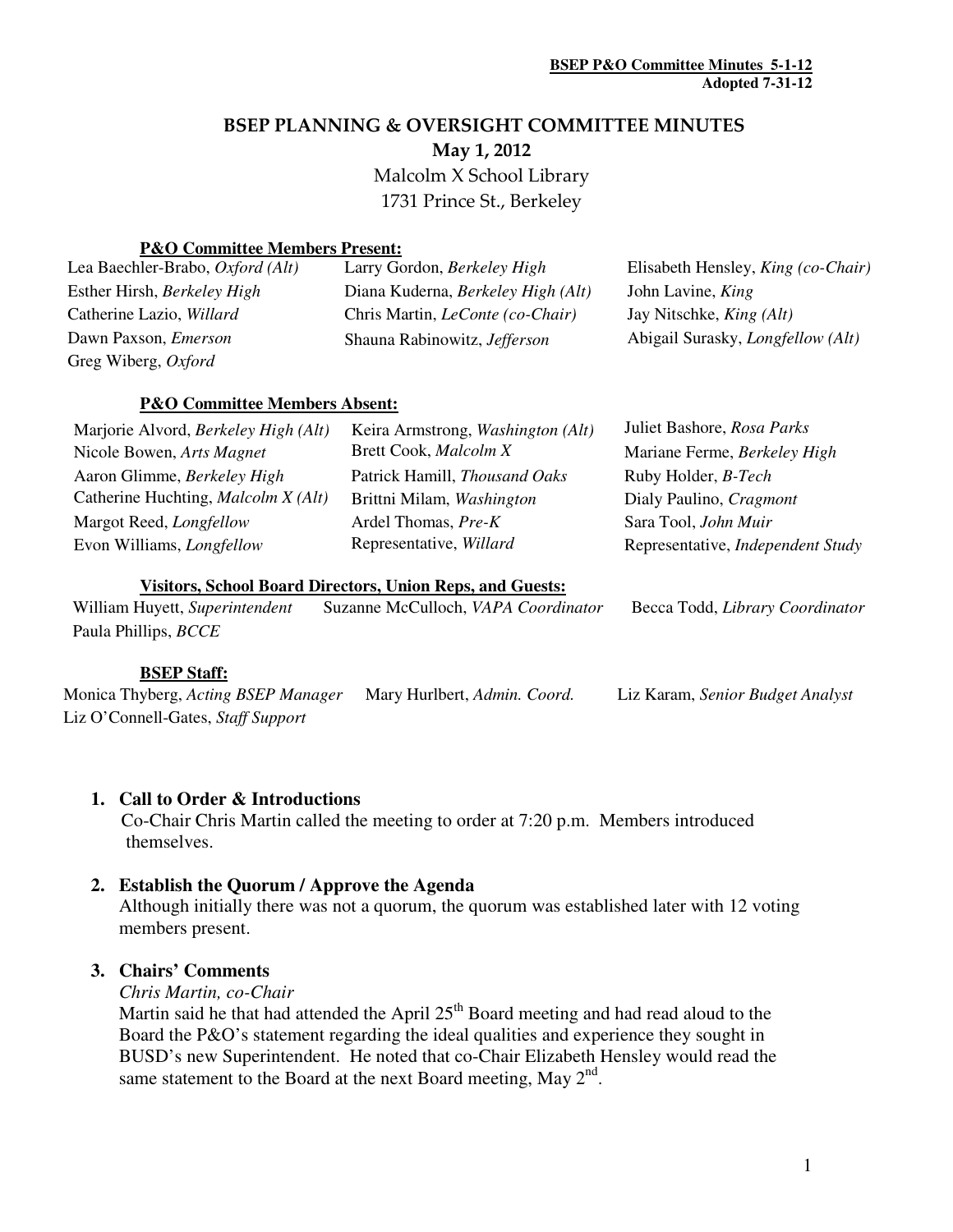# **4. BSEP Manager's Comments**

#### *Monica Thyberg, BSEP Manager (Acting)*

The BSEP Manager distributed an information sheet on Response to Instruction and Intervention  $(RtI<sup>2</sup>)$ , which was prepared by Director of Evaluation/Assessment Debbi D'Angelo to give the P&O an overview of ULSS/RtI<sup>2</sup>.

Thyberg ceded the rest of her comment time to Superintendent Huyett, who had good news.

#### **Superintendent's Comments**

#### *William Huyett, Superintendent*

Huyett reminded the Committee that boosting student attendance had been one of BUSD's goals this year and that the District had reached that goal with an average 1 ½-2% increase in attendance districtwide. He said that the increased state Average Daily Attendance (ADA) revenue would compensate for revenue lost due to the decline in enrollment of 200 students this year. He noted that the increased revenue would reduce the amount the District would have to cut in 2012-13 to \$1.6 million, and would prevent BUSD from having to dip into reserves to cover expenses. The Superintendent said that the ADA revenue increase would place the District in a stronger financial position for the coming year.

The Superintendent said that Berkeley High School had faced a significant reduction in staffing next year because of its decline in enrollment. Feedback from the P&O Committee had steered him away from changing the method of allocating BSEP Class Size funds to BHS. Instead, Huyett said he would recommend that the General Fund pay for several positions at BHS next year: Activities Director, Athletic Director, International Baccalaureate Coordinator (.5 FTE), a Technology support position, and two Math teachers. Huyett said that although BHS would still lose 5-6 teachers due to lower enrollment, this approach would maintain student-teacher ratios at 28:1. The Superintendent said the simple and positive message he wanted to communicate to voters and BSEP supporters was that we allocate staff to the high school at 28:1 and we multiply it by 6/5 to give teachers a prep period.

Huyett said that this change made staffing at the high school more straightforward and simpler. BSEP CSR would only fund classroom teachers. He urged the Committee to continue insist in the future on a real accounting for the use of BSEP CSR funds at BHS.

The Superintendent noted that the Adult School had recently received a stellar WASC accreditation review and that there would be no cuts to the Berkeley Adult School at the moment. He said all funds for adult education came from State resources by way of the General Fund. He said that the Berkeley Adult School should really be a regional program, and that he was interested in seeing more of the non-core adult programs become selfsustaining via grants or higher fees.

Finally, Huyett let the Committee know about a state proposal that would provide higher per pupil funding for educating students who speak a second language and those who qualify for free and reduced lunch. Huyett said such a "weighted" method of allocating state categorical funds would hurt BUSD, since our numbers of EL students and very low income students are relatively low. The Superintendent said the plan, favored by the Governor, was something to watch, since the impact on BUSD's budget would be negative.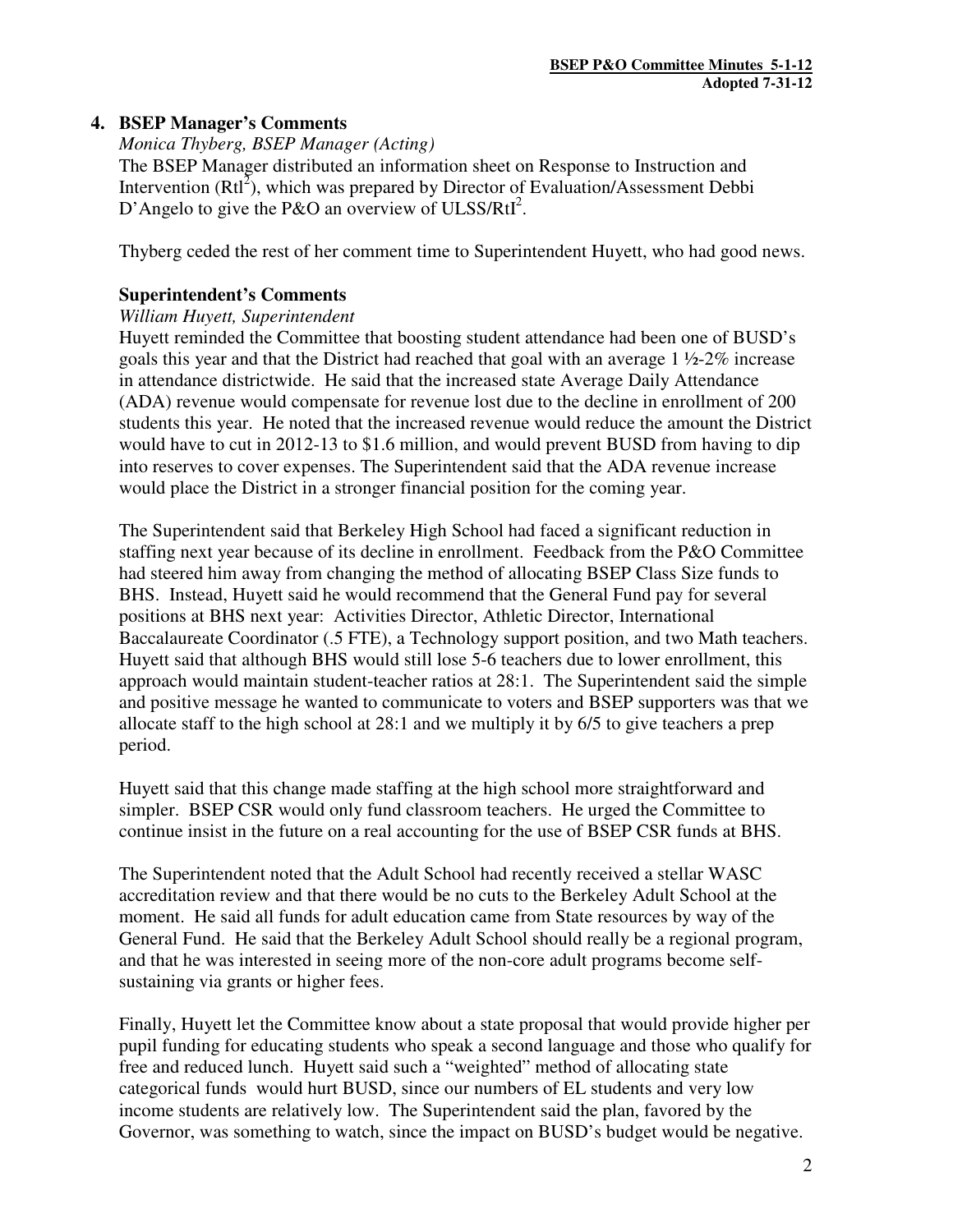# *5.* **Recommendation for Expenditure of BSEP funds for Music and Visual & Performing Arts (VAPA) in 2012-13**

*Suzanne McCulloch, Visual & Performing Arts Coordinator*  McCulloch distributed the recommendation for the BSEP-funded Music and VAPA program and budget in 2012-13. She reviewed the recommendation, reminding the group that BSEP pays for Music in grades 4-8; the General Fund pays for  $3<sup>rd</sup>$  grade Music. McCulloch noted that Dance is now offered at each middle school, and qualifies for P.E. credit.

After her presentation McCulloch was asked to provide statistics on the number of students who participated in BSEP-funded music/performing arts classes, and the number participated in additional music and arts opportunities offered by the District. It was noted that such data could be helpful in garnering support for the next BSEP Measure. McCulloch said she could easily provide this data to the P&O at a future meeting.

# **6. Recommendation for Expenditure of BSEP funds for Libraries in 2012-13**

#### *Becca Todd, District Library Coordinator*

Todd began her presentation by noting that aside from some small grants and donations from BPEF, PTAs, and Wells Fargo, the BUSD school library program is funded entirely by BSEP funds. She distributed the recommendation for the Library program and budget in 2012-13, and reviewed the highlights. She noted that, after a very disappointing year with a new library circulation software program, the recommendation included funds to select and install a much more robust circulation system that can handle BUSD's complexity, including the circulation of textbooks.

Discussion and Q&A followed.

Todd invited any interested P&O members to the next meeting of the Friends of the BUSD Libraries, which would be held in June.

# **7. Recommendation for Expenditure of BSEP funds for Technology in 2012-13**

#### *Jay Nitschke, Director of Technology*

Nitschke began by saying that this was an interesting time in technology because of the rapid change in the computer industry. As an example, he said that his staff had begun replacing desktop computers in classrooms, installing CPUs that can run five workstations. He said that he had told his staff that that this would likely be the last time they'd be installing desktop computers in classrooms because they would be moving towards the next generation of technology in 5-7 years when these needed replacing.

Nitschke said that a teacher on the BUSD Technology Committee had expressed concern about the introduction of iPads into the classrooms, fearing that students might skip the important step of learning to type. He noted a new digital divide where most kids were now familiar with computers and touchscreens, but not all could type, putting them at a disadvantage.

Nitschke distributed the recommendation for the BSEP-funded Technology program and budget in 2012-13, and reviewed the highlights. He noted that the General Fund provides a